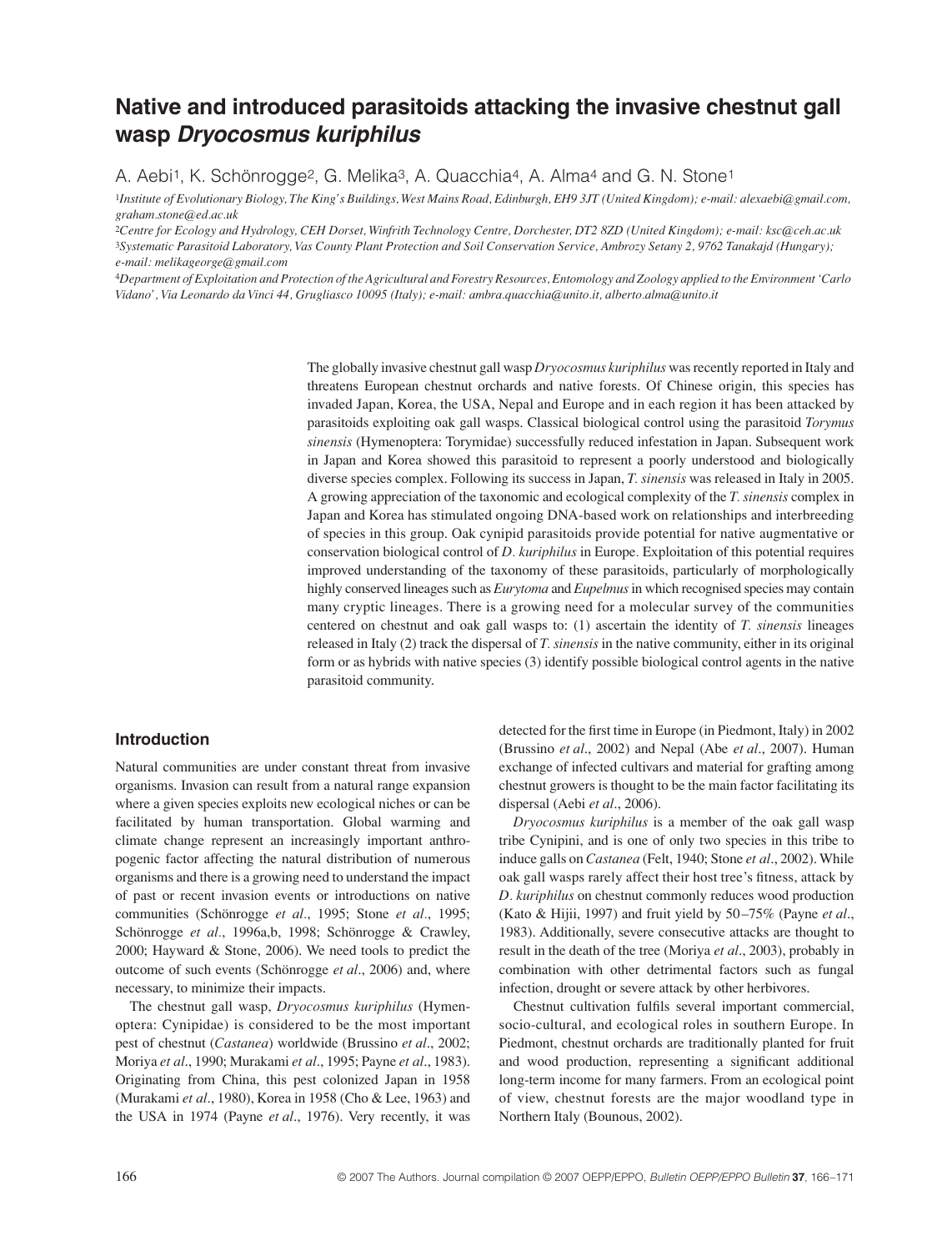| <b>Table 1</b> Parasitoids recruited by <i>D. kuriphilus</i> in Italy with origin |
|-----------------------------------------------------------------------------------|
| (No, native from oak cynipids; I, introduced) and natural distribution            |
| (WP, western palaearctic; M, Mediterranean Europe)                                |

| Parasitoid species        | Family       | Origin         | Distribution |
|---------------------------|--------------|----------------|--------------|
| Sycophila iracemae        | Eurytomidae  | N <sub>0</sub> | M            |
| Sycophila variegata       | Eurytomidae  | N <sub>0</sub> | WP           |
| Sycophila biguttata       | Eurytomidae  | N <sub>0</sub> | WP           |
| Eurytoma pistacina        | Eurytomidae  | N <sub>0</sub> | WP           |
| Eurytoma brunniventris*   | Eurytomidae  | N <sub>0</sub> | WP           |
| Eurytoma sp. new species  | Eurytomidae  | N <sub>0</sub> | ?            |
| Mesopolobus mediterraneus | Pteromalidae | N <sub>0</sub> | M            |
| Mesopolobus sericeus      | Pteromalidae | N <sub>0</sub> | WP           |
| Mesopolobus tarsatus      | Pteromalidae | N <sub>0</sub> | M            |
| <b>Torymus sinensis</b>   | Torymidae    | I              | China, Korea |
| Torymus auratus           | Torymidae    | No.            | WP           |
| Torymus flavipes          | Torymidae    | N <sub>0</sub> | WP           |
| Torymus scutellaris       | Torymidae    | N <sub>0</sub> | WP           |
| Megastigmus dorsalis*     | Torymidae    | N <sub>0</sub> | WP           |
| Eupelmus urozonus*        | Eupelmidae   | N <sub>0</sub> | WP           |
| Baryscapus pallidae       | Eupelmidae   | N <sub>0</sub> | WP           |
| Ormyrus pomaceus          | Ormyridae    | No             | WP           |

\*Indicates taxon with cryptic species identified molecularly.

Species also attacking *D. kuriphilus* in China, Korea and Japan are named in **bold**.

Chestnut trees play an important role in stabilizing steep slopes and their litter contributes to the maintenance of characteristic soils. Significant reduction of managed chestnut orchards and native forests would have major socio-economic impacts on local communities.

Several approaches to reducing populations of *D. kuriphilus* have been attempted. Use of chemical pesticides has proved inefficient as the immature stages are protected within the gall (Murakami, 1981; Torii, 1959). Mechanical removal of infested twigs (pruning) and the protection of immature twigs with nets, although effective, do not represent practical solutions because of their labour intensiveness. Breeding of resistant chestnut varieties was successful for about 20 years in Japan, but these were eventually rapidly overcome by a novel virulent strain of *D. kuriphilus* (Murakami, 1981). While Italian researchers are conducting further work on the use of pesticide and the development of resistant varieties, the only effective method for reducing *D. kuriphilus* infestation to date is the use of hymenopteran parasitoids as biological control agents.

In a recent review, Aebi *et al*. (2006) described the parasitoid communities associated with *D. kuriphilus* in its native and invaded ranges. As it became established in new environments, *D. kuriphilus* rapidly recruited parasitoids attacking oak gall wasps locally. The same is apparent in Italy (Table 1) (Aebi *et al*., 2006; Stone *et al*., 2002).

#### **Successful biological control in Japan**

Biological control using parasitoid Hymenoptera was pioneered in Japan, whose scientists studied the natural enemies of *D. kuriphilus* in its Chinese native range in detail (Aebi *et al*., 2006 and references therein). Of a total of 11 chalcid species reared from *D. kuriphilus* in China, *Torymus sinensis* (Hymenoptera: Torymidae) was selected as a suitable biological control agent because its life cycle appeared well synchronized with that of its host. Within 5 years of its release, *T. sinensis* successfully reduced local infestation levels from 43% to 3%, well below the tolerable injury level of 30% (proportion of infected shoots, Gyoutoku & Uemura, 1985; Moriya *et al*., 1990; Ôtake *et al*., 1984). In Japan infestation levels have stayed low since 1982.

#### **Taxonomy of** *T. sinensis* **and non-target effects**

Subsequent work in Korea and Japan has shown that *T. sinensis* is part of a taxonomically complex set of closely related species that are biologically diverse, but difficult to distinguish morphologically (Murakami, 1988; Yara *et al*., 2000; Yara, 2004). Native Korean parasitoids identified morphologically as *T.sinensis* can be divided into two ecotypes on the basis of their adult emergence periods (Murakami *et al*., 1995). The two ecotypes are thought to be derived from native oak cynipid hosts with differing phenology. Neither of these ecotypes was able to provide effective biological control of *D. kuriphilus*, due primarily to phenological mismatches in both strains between adult emergence and the development of galls of the chestnut gall wasp in the field (Murakami *et al*., 1995).

Further taxonomic complexity in this group is derived from the ability of introduced Chinese *T. sinensis* to hybridize with a closely related species native to Japan, *T. beneficus*. Hybridization was suspected (Shiga, 1999) and in 1992, Moriya and colleagues successfully crossed *T. sinensis* and *T. beneficus* in the laboratory to produce fertile hybrid females. Hybrids were also detected in the field (Moriya *et al*., 1992, 2003; Yara *et al*., 2000) and molecular markers proved their hybrid origin (Izawa *et al*., 1992, 1995, 1996; Toda *et al*., 2000; Yara, 2004, 2006; Yara *et al*., 2000). Female morphology has been used in the past to distinguish *T. sinensis* and *T. beneficus*. The ratio of the ovipositor sheath length to the thorax length (O/T ratio) (Ôtake, 1987) in combination with the adult emergence time was used to identify the two species. *T.sinensis* has a larger O/T ratio than *T. beneficus* (Otake, 1987). *T. sinensis* females emerge later than *T. beneficus* females (5th to 23rd of April and 10th of March to 8th of April, respectively, Murakami, 1981). However, analyses by Yara (2004) using Cytochrome oxidase I sequence data (a marker widely used in molecular systematics; Caterino *et al*., 2000) have shown that the O/T ratio is an unreliable character in discrimination of *T. sinensis* and *T. beneficus*.

An additional twist in the tale is the demonstration of three distinct ecotypes in Japanese *T. beneficus*, whose adults differ in their emergence phenology between an early season emerging strain (TbE, second half of March to first half of April), a late-season emerging strain (TbL, late April to early May) and an autumn strain (TbA, October to November) (Otake, 1987; Murakami, 1988; Yara, 2004). All three strains attack *D. kuriphilus* in Japan, but are thought to have originated from different oak cynipid hosts. The original host of the early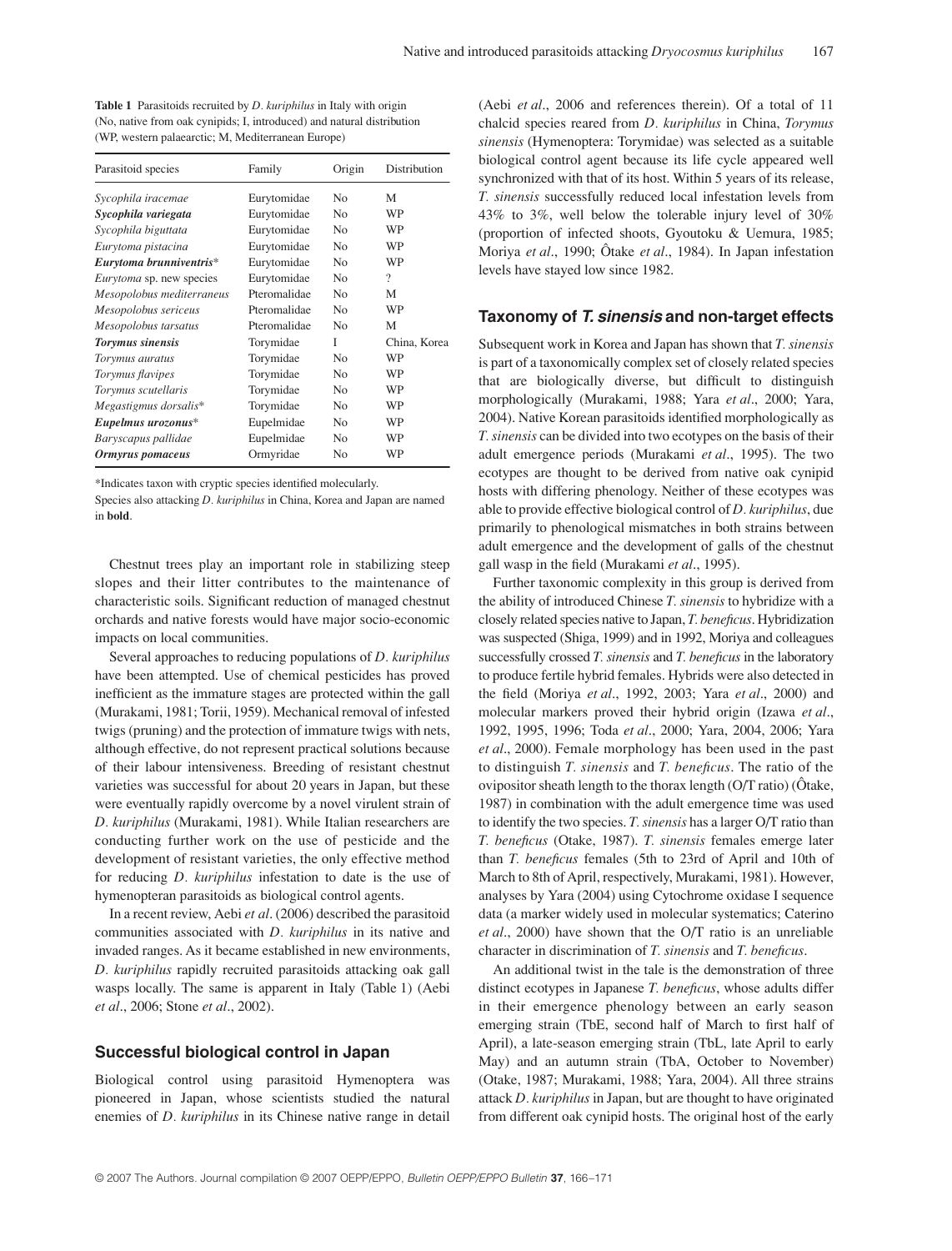season emerging strain is thought to be an *Andricus*sp. leaf gall on *Quercus serrata*, while the hosts of the other ecotypes are unknown (Murakami, 1988). Yara (2004) showed that the early season and autumn strains of *T. beneficus* are not strongly differentiated genetically, and that the late-season strain of *T. beneficus*is more closely related to *T.sinensis*than to its early season emerging strain.

Taken together, these results show the limitations of existing morphological taxonomy in this group of Torymidae and highlight the need to develop molecular markers able to reliably distinguish the different species and ecotypes attacking *D. kuriphilus* and oak cynipids in eastern Asia. These results also show that morphologically indistinguishable populations of wasps harvested in the wild in Japan probably constitute a biologically diverse assemblage of species, ecotypes, and their hybrids.

#### **Initiation of biological control in Italy**

The rapid development of severe chestnut infestation in Italy and the success of Japanese scientists in biological control of *D. kuriphilus* led to the swift introduction of Japan-sourced *T. sinensis*. After 2 years of trials that were unsuccessful due to early emergence of the imported *T. sinensis* relative to the development of its target in the field, 90 mated Japan-sourced *T. sinensis* females were released for the first time in the field in three localities in 2005 (Aebi *et al*., 2006). Their establishment was assessed by the collection and rearing of more than 9000 *D. kuriphilus* galls in these localities. In 2006, 1058 couples were released in 11 locations. The source material for these rearings was 25 500 galls imported from Japan, producing more than 1660 individuals of a further four unidentified parasitoid species (currently being molecularly identified) in addition to *T.sinensis*: *Torymus*sp., *Eurytoma* sp., *Eupelmus*sp. and *Ormyrus* sp. To facilitate further releases of *T. sinensis*, a mass rearing attempt was initiated in tents containing young chestnut trees infested with *D. kuriphilus*.

## **The significance of parasitoid taxonomy in biological control**

Given the complex biology of *T. sinensis*, the material introduced from Japan and now released could encompass a range of biological species, ecotypes, and hybrids (Murakami *et al*., 1995; Yara, 2004). While this diversity may contribute to selection for a particular phenotype that matches *D. kuriphilus* phenology in Europe, it may complicate the optimization of rearing and release strategies. Precise identification of natural enemies associated with a pest is a key factor in the importation and establishment phases of a biological control programme (Rosen, 1986). Mass production of introduced or indigenous species relies heavily on correct identification as cultures may become contaminated by undesirable and ineffective species (Rosen & DeBach, 1973). For example, mass cultures of the parasitoid *Encarsia perniociosi* (Hymenoptera: Aphelinidae) used in Europe against the San Jose Scale *Quadraspidiotus perniciosus* were invaded and overtaken by a related but ineffective species, *E. fasciata*, which had a greater competitive ability under storage conditions (Rosen & DeBach, 1973). The recognition of different biological races within a species is as important as the identification of different parasitoid species (Rosen, 1986). Because ecotypes have different ecological requirements (Drès & Mallet, 2002), detecting them and exploiting the diversity they represent can enhance a biological control programme (DeBach, 1969). For example, control of the walnut aphid *Chromaphis juglandicola* (Homoptera: Aphididae) along the coast and in central and northern parts of California required the introduction of two ecotypes of the parasitoid *Tryoxys pallidus* (Hymenoptera: Aphidiidae) from France and Iran. The French ecotype was an effective control agent in Mediterranean coastal climates, but was unable to establish itself in the dryer inland environment, while the Iranian ecotype was better adapted to inland conditions (van den Bosh *et al*., 1979). Appreciation of the possible consequences of release of *T. sinensis* thus requires a careful assessment of what has actually been introduced.

# **Potential for biological control using native parasitoids**

Native parasitoids could potentially be exploited in either augmentative biological control (rearing and subsequent release of native parasitoids) or conservation biological control (an approach used in closed spaces such as breeding cages or granaries) to enhance native parasitoid populations. Sixteen parasitoid species have so far recruited naturally to *D. kuriphilus* in Italy (Table 1). However, their attack rates of the invading gall remain very low (between 0.5 and 1.6%). This may well be because *D. kuriphilus* galls develop midway between the spring and summer/autumn generations characteristic of oak cynipids, resulting in a mismatch between emergence of native parasitoid adults and chestnut galls in an appropriate developmental stage for attack (Aebi *et al*., 2006).

The rapid recruitment of oak cynipid parasitoids to *D. kuriphilus* suggests that despite current low attack rates there may be some value in an augmentative or conservation biological control programme using native species. Here again, accurate taxonomic assessment of the component species is essential for the reasons described above. Recent phylogeographic work has shown the existence of cryptic lineages in several taxa previously regarded as single species, including *Eurytoma brunniventris* (Eurytomidae), and *Megastigmus dorsalis* (Torymidae). These cryptic lineages are not host plant specific, but attack overlapping sets of hosts on shared host plants. The extent to which they interbreed and are biologically different (as in the *Torymus sinensis* complex) is unclear. The cryptic lineages can be differentiated using DNA sequence data, allowing the establishment if required of pure lineage rearing programmes. These same molecular approaches would allow the detection of hybridization between released *T.sinensis* and native Torymid parasitoids in Italy. The potential for such uncontrolled interactions is clearly shown for *T. sinensis* and *T. beneficus*in Japan, but their biological impact is hard to predict.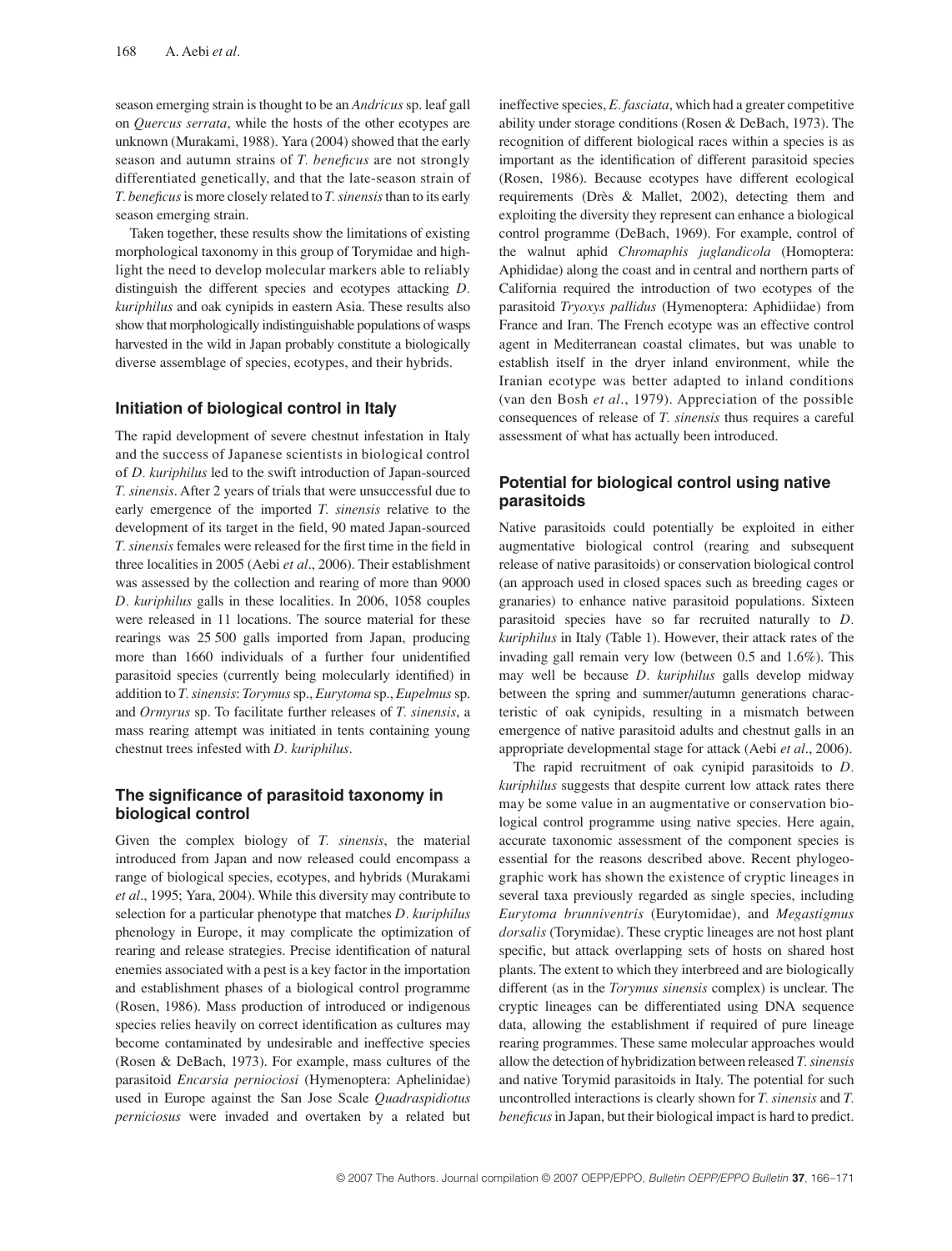DNA barcodes have recently emerged as a tool to minimize risks of biological harm resulting from biological invasions (Armstrong & Ball, 2005). The Department of Exploitation and Protection of Agricultural and Forestry Resources is actively involved in the application of molecular tools to the monitoring of community level impacts of biocontrol agents' introduction.

We are currently characterizing the parasitoid community centered on *D. kuriphilus*in Japan and Italy using DNA sequence data. This will allow us to (i) assess the diversity present in the introduced *T. sinensis*, and (ii) provide diagnostic DNA sequence 'barcodes' for other potential biocontrol agents. This survey has already found the taxonomic diversity of parasitoids associated with Japanese *D. kuriphilus* populations to be higher than previously thought. For example, one taxon initially identified as the widespread generalist parasitoid *Eupelmus urozonus* (Eupelmidae) has been shown to consist of at least 3 morphologically indistinguishable species. The complex issues raised above for *T. sinensis* are thus probably widespread in parasitoid Hymenoptera. We also have extensive sequence data for native European parasitoids of oak cynipid galls. Monitoring of native parasitoid communities around heavy infestation sites of *D. kuriphilus* and at release sites of *T.sinensis* will allow us to (iii) detect and track the integration of introduced parasitoids into native communities, and (iv) quantify their hybridization with related native parasitoid species. Finally, the same tools will allow us to identify which specific lineages within European native parasitoids make the host shift from oak (or possibly rose) gall wasp hosts to *D. kuriphilus*, and hence which lineages might be selectively reared for augmentative biological control.

# **Acknowledgements**

This work was supported by a SNSF postdoctoral fellowship (PBNEA-106766) to A. Aebi, by NERC grant numbers NER/ B/S/2003/008856 to G.N. Stone, NE/B504406 to G.N. Stone and K. Schönrogge and by a British-Hungarian Intergovernmental collaborative research grant (2002-04) to G.N. Stone and G. Melika. Regione Piemonte supports the biological control programme in Italy.

## **Parasitoïdes indigènes et introduits attaquant l'espèce envahissante** *Dryocosmus kuriphilus* **(cynips du châtaignier)**

*Dryocosmus kuriphilus* est un cynips du châtaigner envahissant au niveau mondial. Il a été récemment signalé en Italie et menace les châtaigneraies et les forêts indigènes en Europe. D'origine chinoise, cette espèce a envahi le Japon, la Corée, les Etats-Unis, le Népal et l'Europe et dans chaque région il a été attaqué par des parasitoïdes exploitant des cynips du chêne. La lutte biologique classique utilisant un parasitoïde, *Torymus sinensis*, (Hymenoptera: Torymidae) a réussi à réduire l'infestation au Japon. Le travail ultérieur au Japon et en Corée a montré que ce parasitoïde représentait un complexe d'espèces biologiquement diverses et mal comprises. A la suite de son succès au Japon, *T. sinensis* a été relâché en Italie en 2005. Une meilleure appréciation de la complexité taxonomique et écologique du complexe *T. sinensis* au Japon et en Corée a stimulé la poursuite de recherches moléculaires sur les relations et les croisements d'espèces dans ce groupe.

Les parasitoïdes des cynips du chêne fournissent un potentiel pour une lutte biologique augmentative ou par conservation contre *D. kuriphilus* en Europe. L'exploitation de ce potentiel exige une meilleure compréhension de la taxonomie de ces parasitoïdes, en particulier des lignées morphologiquement bien conservées comme *Eurytoma* et *Eupelmus* dans lesquelles des espèces reconnues peuvent comprendre de nombreuses lignées cryptiques. Il existe un besoin croissant pour une étude moléculaire des communautés centrée sur le châtaignier et les cynips du chêne pour: (1) déterminer l'identité des lignées de *T. sinensis* relâchées en Italie (2) retracer la dispersion de *T. sinensis* dans la communauté indigène, soit sous sa forme originale soit comme hybrides avec les espèces indigènes (3) identifier de possibles agents de lutte biologique dans la communauté des parasitoïdes indigènes.

## Аборигенные и интродуцированные паразитоиды в борьбе с инвазивной каштановой орехотворкой Dryocosmus kuriphilus.

Об инвазии каштановой орехотворки Dryocosmus kuriphilus в мировом масштабе недавно сообщалось в Италии; она угрожает европейским каштановым садам и аборигенным лесам. Будучи китайского происхождения, этот вид распространился в Японии, Корее, США, Непале и Европе, и в каждом регионе он подвергался нападению стороны паразитоидов дубовых орехотворок.  $\rm{co}$ Классическая биологическая борьба с использованием паразитоида Torymus sinensis (Hymenoptera: Torymidae) успешно сократила заражение в Японии. Последующая работа в Японии и Корее показала, что этот паразитоид представляет собой плохо изученный и биологически разнообразный комплекс различных видов. После его успеха в Японии T. sinensis выпускался в Италии в 2005 г. Растущее понимание таксономической и экологической сложности комплекса T. sinensis в Японии и Корее стимулировало ведущуюся сейчас на базе ДНК работу по изучению взаимоотношений и интербридинга видов в этой группе. Паразитоиды дубовых орехотворок обеспечивают потенциал для увеличения естественной биологической борьбы с D. kuriphilus в Европе. Эксплуатация этого потенциала требует более продвинутого понимания таксономии паразитоидов, главным образом морфологически хорошо сохранившихся линий, таких как Eurytoma и Eupelmus, в которых признанные виды могут содержать множество скрытых линий. Увеличивается потребность в молекулярном исследовании сообществ, связанных с орехотворками каштана и дуба, с тем чтобы: (1) установить идентичность линий T. sinensis, выпущенных в Италии, (2) проследить распространение T. sinensis в природном сообществе, либо в его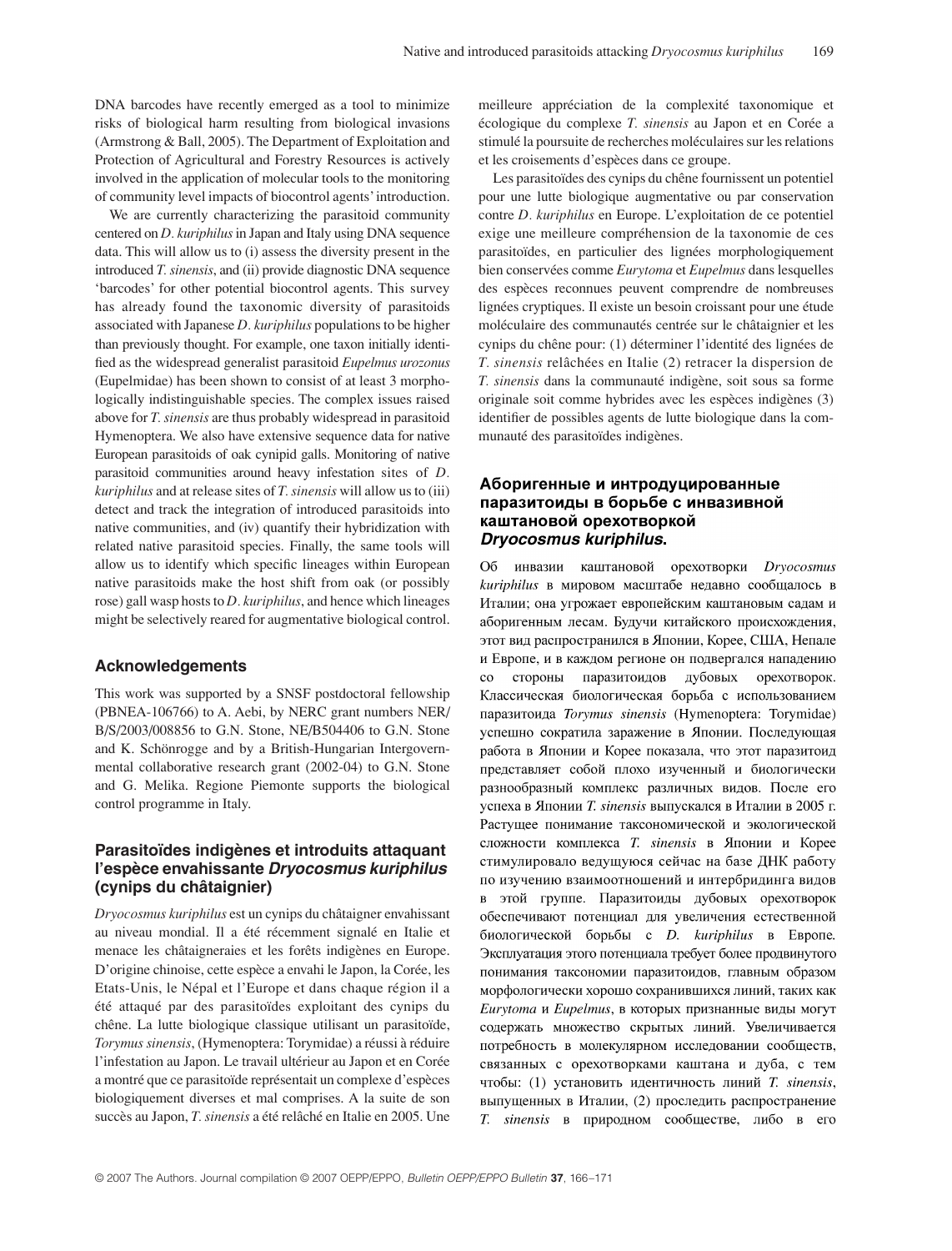первоначальной форме, либо в качестве гибридов с аборигенными видами, (3) определить возможных агентов биологической борьбы в аборигенном сообществе паразитоидов.

#### **References**

- Abe Y, Melika G & Stone GN (2007) The diversity and phylogeography of cynipid gallwasps (Hymenoptera, Cynipidae) of the Eastern Palaearctic and their associated communities. *Oriental Insects* (in press).
- Aebi A, Schönrogge K, Melika G, Alma A, Bosio G, Quacchia A, Picciau L, Abe Y, Moriya S, Yara K, Seljak G & Stone GN (2006) Parasitoid Recruitment to the globally invasive chestnut gall wasp *Dryocosmus kuriphilus*. In: *Ecology and Evolution of Galling Arthropods and Their Associates* (Ed. Ozaki, K, Yukawa, J, Ohgushi, T & Price, PW), pp. 103– 121. Springer-Verlag, Tokyo (JP).
- Armstrong KF & Ball SL (2005) DNA barcodes for biosecurity: invasive species identification. *Philosophical Transactions of the Royal Society Series B* **360**, 1813–1823.
- Bounous G (2002*) [Chestnuts Cultivation, Ecology and Use in Italy and Worldwide]*, p. 311 Edagricole, Bologna (IT) (in Italian).
- Brussino G, Bosio G, Baudino M, Giordano R, Ramello F & Melika G (2002) [A dangerous exotic insect threatening European chestnut]. *Informatore Agrario* **58**, 59–61 (in Italian).
- Caterino MS, Cho S & Sperling FAH (2000) The current state of insect molecular systematics: a thriving Tower of Babel. *Annual Review of Entomology* **45**, 1–54.
- Cho DY & Lee SO (1963) [Ecological studies on the chestnut gall wasp, *Dryocosmus kuriphilus* Yasumatsu, and observations of the damage caused to the tree by this insect]. *Korean Journal of Plant Protection* **2**, 47–54 (in Korean).
- DeBach P (1969) Uniparental, sibling and semi-species in relation to taxonomy and biological control. *Israel Journal of Entomology* **4**, 11–28.
- Drès M & Mallet J (2002) Host races in plant-feeding insects and their importance in sympatric speciation. *Philosophical Transactions of the Royal Society of London Series B. – Biology Sciences* **357**, 471–492.
- Felt EP (1940) *Plant Galls and Gall Makers*. Comstock Publishing Co. Inc, Ithaca, New York (US).
- Gyoutoku Y & Uemura M (1985) Ecology and biological control of the chestnut gall wasp, *Dryocosmus kuriphilus*Yasumatsu (Hym. Cynipidae). 1. Damage and parasitization in Kumamoto Prefecture. *Proceedings of the Association for Plant Protection of Kyushu* **31**, 213–215.
- Hayward A & Stone GN (2006) Comparative phylogeography across two trophic levels: the oak gall wasp *Andricus kollari* and its chalcid parasitoid *Megastigmus stigmatizans*. *Molecular Ecology* **15**, 479–489.
- Izawa H, Osakabe M & Moriya S (1992) Isozyme discrimination between an imported parasitoid wasp, *Torymus sinensis* Kamijo and its sibling species *T. beneficus* Yasumatsu et Kamijo (Hymenoptera, Torymidae) attacking *Dryocosmus kuriphilus*. *Yasumatsu (Hymenoptera, Cynipidae), Japanese Journal of Applied Entomology and Zoology* **36**, 58–60 (in Japanese).
- Izawa H, Osakabe M & Moriya S (1995) Relation between banding-patterns of malic enzyme by electrophoresis and a morphological character in exotic and native *Torymus* species. *Applied Entomology and Zoology* **30**, 37–41.
- Izawa H, Osakabe M, Moriya S & Toda S (1996) [Use of malic enzyme to detect hybrids between *Torymus sinensis* and *T. beneficus* (Hymenoptera: Torymidae) attacking *Dryocosmus kuriphilus* (Hymenoptera: Cynipidae) and possibility of natural hybridization]. *Japanese Journal of Applied Entomology and Zoology* **40**, 205–208 (in Japanese).
- Kato K & Hijii N (1997) Effects of gall formation by *Dryocosmus kuriphilus* Yasumatsu (Hym, Cynipidae) on the growth of chestnut trees. *Journal of Applied Entomology* **121**, 9–15.
- Moriya S, Inoue K & Mabuchi M (1990) The use of *Torymus sinensis* (Hymenoptera, Torymidae) for controlling the chestnut gall wasp, *Dryocosmus kuriphilus*(Hymenoptera, Cynipidae), in Japan. FFTC-NARC International Seminar on 'The use of parasitoids and predators to control agricultural pests', Tsukuba Science City, Ibaraki-ken (JP).
- Moriya S, Inoue K, Shiga M & Mabuchi M (1992) Interspecific relationship between an introduced parasitoid, *Torymus sinensis* Kamijo, as a biological control agent of the chestnut gall wasp, *Dryocosmus kuriphilus* Yasumatsu, and an endemic parasitoid, *T. beneficus*Yasumatsu & Kamijo. *Acta Phytopathologica et Entomologica Hungarica* **27**, 479–483.
- Moriya S, Shiga M & Adachi I (2003) Classical biological control of the chestnut gall wasp in Japan. In: *Proceedings of the 1st International Symposium on Biology Control of Arthropods* (Ed. van Driesche, RG). Honolulu, Hawaii, pp. 407–415. United States Department of Agriculture, Forest Service, Washington (US).
- Murakami Y (1981) [Comparison of the adult emergence periods between *Torymus (Syntomaspis) beneficus* a native parasitoid of the chestnut gall wasp and a congeneric parasitoid imported from China (Hymenoptera: Torymidae)]. *Proceedings of the Association for Plant Protection of Kyushu* **27**, 156–158 (in Japanese).
- Murakami Y (1988) Ecotypes of *Torymus*(Syntomaspis) *beneficus*Yasumatsu & Kamijo (Hymenoptera: Torymidae) with different seasonal prevalences of adult emergence. *Applied Entomology and Zoology* **23**, 81–87.
- Murakami Y, Ao HB & Chang CH (1980) Natural enemies of the chestnut gall wasp in Hopei Province, China (Hymenoptera: Chalcidoidea). *Applied Entomology and Zoology* **15**, 184–186.
- Murakami Y, Ihkubo N, Moriya S, Gyoutoku Y, Kim CH & Kim JK (1995) Parasitoids of *Dryocosmus kuriphilus* (Hymenoptera: Cynipidae) in South Korea with particular reference to ecologically different types of *Torymus (Syntomaspis) sinensis* (Hymenoptera: Torymidae). *Applied Entomology and Zoology* **30**, 277–284.
- Ôtake A (1987) Comparison of some morphological characters among two strains of *Torymus beneficus*Yasumatsu & Kamijo and *T.sinensis* Kamijo (Hymenoptera: Torymidae). *Applied Entomology and Zoology* **22**, 600– 609.
- Ôtake A, Moriya S & Shiga M (1984) Colonization of *Torymus sinensis* Kamijo (Hymenoptera: Torymidae), a parasitoid of the chestnut gall wasp, *Dryocosmus kuriphilus* Yasumatsu (Hymenoptera: Cynipidae), introduced from China. *Applied Entomology and Zoology* **19**, 111–114.
- Payne JA, Green RA & Lester CD (1976) New nut pest: an oriental chestnut gall wasp in North America. *Annual Report of the Northern Nut Growers Association* **67**, 83–86.
- Payne JA, Jaynes RA & Kays SJ (1983) Chinese chestnut production in the United States: practice, problems and possible solutions. *Economic Botany* **37**, 187–200.
- Rosen D (1986) The role of taxonomy in effective biological control programs. *Agriculture Ecosystems and Environment* **15**, 121–129.
- Rosen D & DeBach P (1973) Systematics, Morphology and Biological Control. *Entomophaga* **18**, 215–222.
- Schönrogge K & Crawley MJ (2000) Quantified webs as means of assessing the impact of alien insects. *Journal of Animal Ecology* **69**, 841–868.
- Schönrogge K, Stone GN & Crawley MJ (1995) Spatial and temporal variation in guild structure: parasitoids and inquilines of *Andricus quercuscalicis*(Hymenoptera: Cynipidae) in its native and alien ranges. *Oikos* **72**, 51–60.
- Schönrogge K, Stone GN & Crawley MJ (1996a) Alien herbivores and native parasitoids: rapid development of guild structure in an invading gall wasp, *Andricus quercuscalicis* (Hymenoptera: Cynipidae). *Ecological Entomology* **21**, 71–80.
- Schönrogge K, Stone GN & Crawley MJ (1996b) Abundance patterns and species richness of the parasitoids and inquilines of the alien gall former *Andricus quercuscalicis* Burgsdorf (Hymenoptera: Cynipidae). *Oikos* **77**, 507–518.
- Schönrogge K, Walker P & Crawley MJ (1998) Invaders on the move: parasitism in the galls of four alien gallwasps in Britain (Hymenoptera: